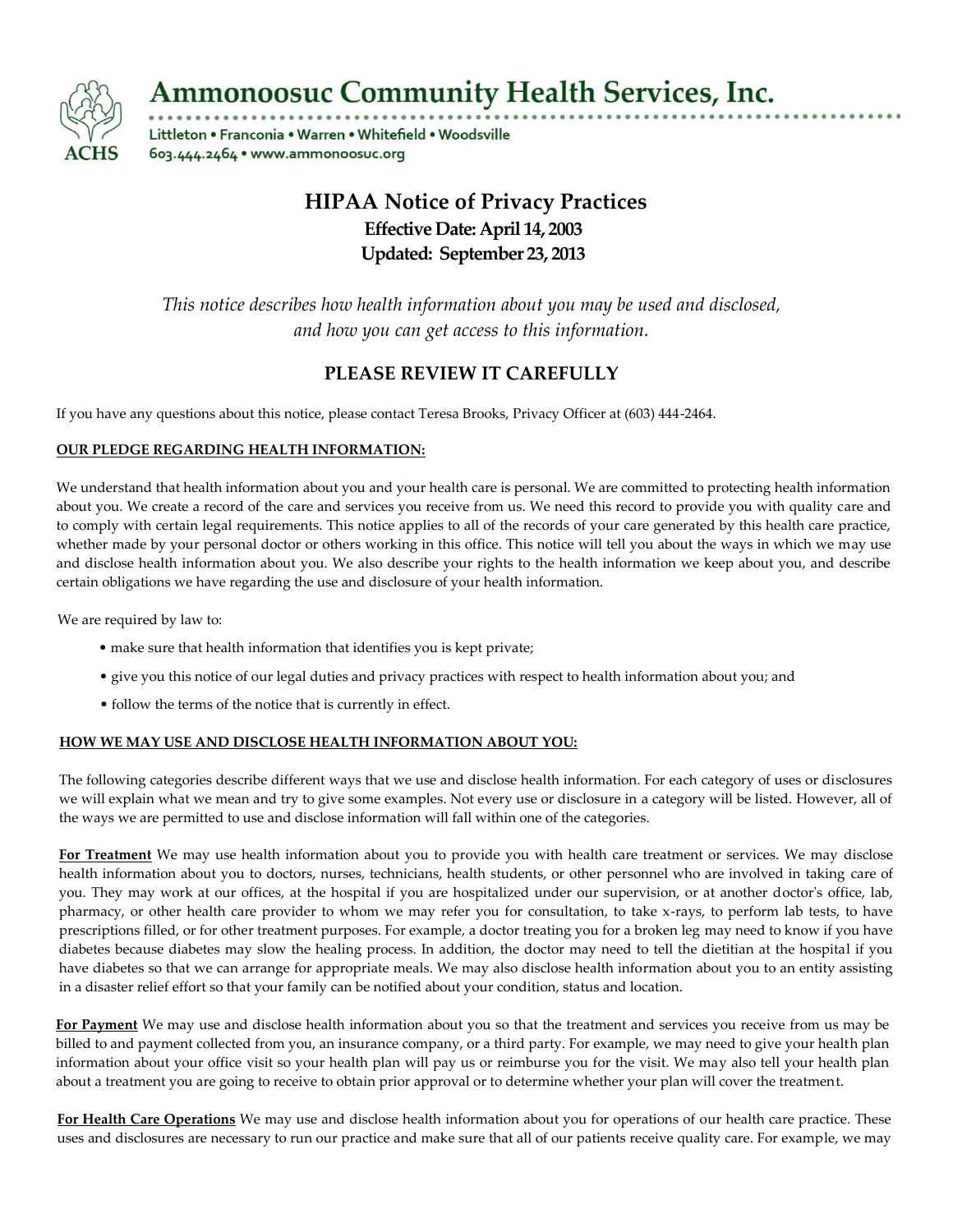use health information to review our treatment and services and to evaluate the performance of our staff in caring for you. We may also combine health information about many patients to decide what additional services we should offer, what services are not needed, whether certain new treatments are effective, or to compare how we are doing with others and to see where we can make improvements. We may remove information that identifies you from this set of health information so others may use it to study health care delivery without learning who our specific patients are.

**As Required By Law** We will disclose health information about you when required to do so by federal, state, or local law.

**To Avert a Serious Threat to Health or Safety** We may use and disclose health information about you when necessary to prevent a serious threat to your health and safety or the health and safety of the public or another person. Any disclosure, however, would only be to someone able to help prevent the threat.

**Military and Veterans** If you are a member of the armed forces or separated/discharged from military services, we may release health information about you as required by military command authorities or the Department of Veterans Affairs as may be applicable. We may also release health information about foreign military personnel to the appropriate foreign military authorities.

**Workers' Compensation** We may release health information about you for workers' compensation or similar programs. These programs provide benefits for work-related injuries or illness.

**Public Health Risks** We may disclose health information about you for public health activities. These activities generally include the following:

- to prevent or control disease, injury or disability;
- to report births and deaths;
- to report child abuse or neglect;
- to report reactions to medications or problems with products;
- to notify people of recalls of products they may be using;
- to notify person or organization required to receive information on FDA-regulated products;
- to notify a person who may have been exposed to a disease or may be at risk for contracting or spreading a disease or condition;
- to notify the appropriate government authority if we believe a patient has been the victim of abuse, neglect, or domestic violence. We will only make this disclosure if you agree or when required or authorized by law.

**Health Oversight Activities** We may disclose health information to a health oversight agency for activities authorized by law. These oversight activities include, for example, audits, investigations, inspections, and licensure. These activities are necessary for the government to monitor the health care system, government programs, and compliance with civil rights laws.

**Lawsuits and Disputes** If you are involved in a lawsuit or a dispute, we may disclose health information about you in response to a court or administrative order. We may also disclose health information about you in response to a subpoena, discovery request, or other lawful process by someone else involved in the dispute, but only if efforts have been made to tell you about the request or to obtain an order protecting the information requested.

**Law Enforcement** We may release health information if asked to do so by a law enforcement official:

- in reporting certain injuries, as required by law, gunshot wounds, burns, injuries to perpetrators of crime;
- in response to a court order, subpoena, warrant, summons or similar process;
- to identify or locate a suspect, fugitive, material witness, or missing person:
	- o Name and address
	- o Date of birth or place of birth;
	- o Social security number;
	- o Blood type or rh factor;
	- o Type of injury;
	- o Date and time of treatment and/or death, if applicable; and
	- o A description of distinguishing physical characteristics.
- about the victim of a crime, if the victim agrees to disclosure or under certain limited circumstances, we are unable to obtain the person's agreement;
- about a death we believe may be the result of criminal conduct;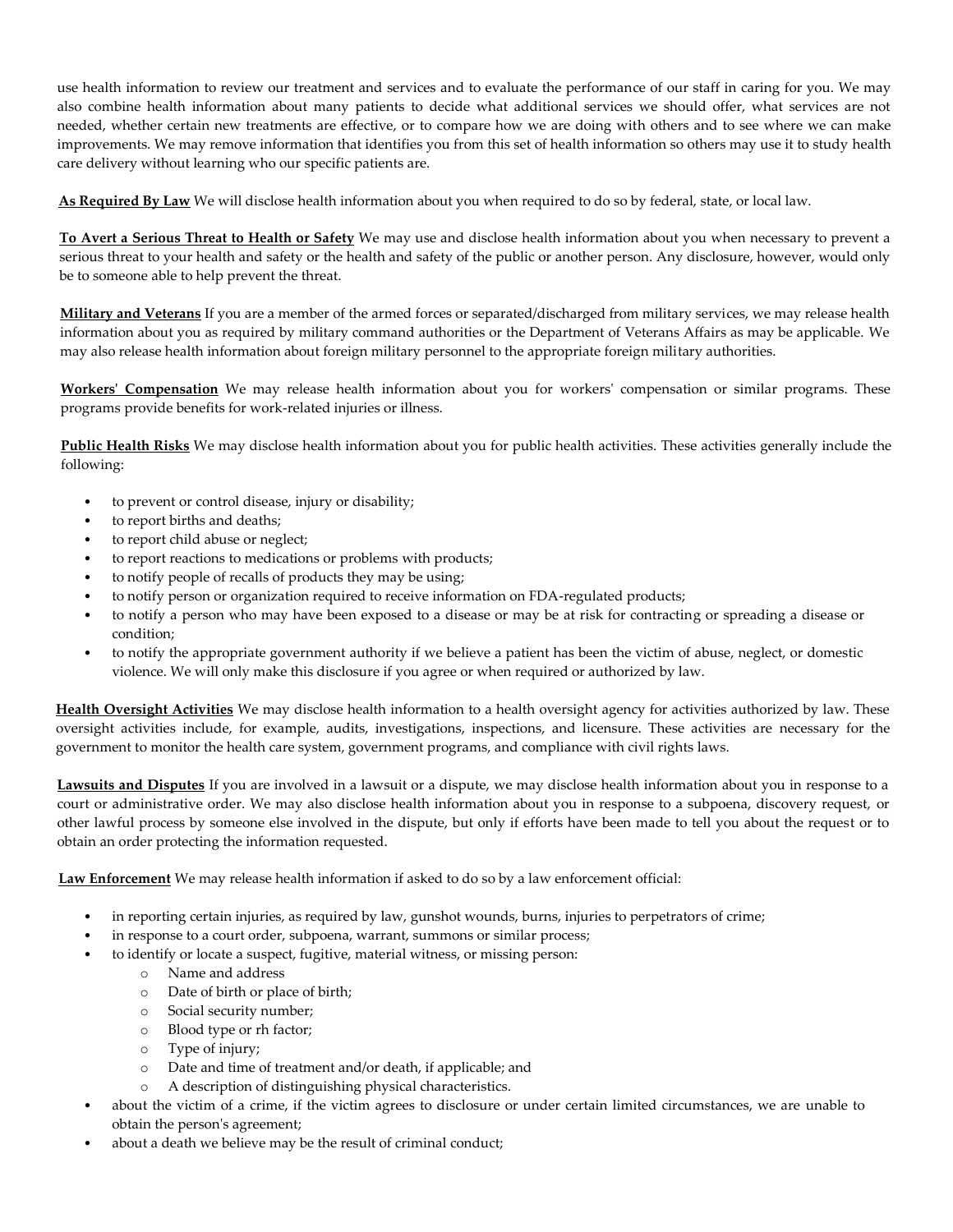- about criminal conduct at our facility; and
- in emergency circumstances to report a crime; the location of the crime or victims; or the identity, description, or location of the person who committed the crime.

**Coroners, Health Examiners and Funeral Directors** We may release health information to a coroner or health examiner. This may be necessary, for example, to identify a deceased person or determine the cause of death. We may also release health information about patients to funeral directors as necessary to carry out their duties.

**National Security and Intelligence Activities** We may release health information about you to authorized federal officials for intelligence, counterintelligence, and other national security activities authorized by law.

**Protective Services for the President and Others** We may disclose health information about you to authorized federal officials so they may provide protection to the President, other authorized persons or foreign heads of state or conduct special investigations.

**Inmates** If you are an inmate of a correctional institution or under the custody of a law enforcement official, we may release health information about you to the correctional institution or law enforcement official. This release would be necessary (1) for the institution to provide you with health care; (2) to protect your health and safety or the health and safety of others; or (3) for the safety and security of the correctional institution.

#### **YOUR RIGHTS REGARDING HEALTH INFORMATION ABOUT YOU:**

You have the following rights regarding health information we maintain about you:

**Right to Inspect and Copy** You have the right to inspect and copy health information that may be used to make decisions about your care. Usually, this includes health and billing records. This does not include psychotherapy notes.

To inspect and copy health information that may be used to make decisions about you, you must submit your request in writing to Teresa Brooks, Privacy Officer. If you request a copy of the information, we may charge a fee for the costs of copying, mailing or other supplies and services associated with your request.

We may deny your request to inspect and copy in certain very limited circumstances, if you are denied access to health information; you may request that the denial be reviewed. Another licensed health care professional chosen by our practice will review your request and the denial. The person conducting the review will not be the person who denied your request. We will comply with the outcome of the review.

**Right to Amend** If you feel that health information we have about you is incorrect or incomplete, you may ask us to amend the information. You have the right to request an amendment for as long as we keep the information. To request an amendment, your request must be made in writing, submitted to Teresa Brooks, Privacy Officer, and must be contained on one page of paper legibly handwritten or typed in at least 10 point font size. In addition, you must provide a reason that supports your request for an amendment.

We may deny your request for an amendment if it is not in writing or does not include a reason to support the request in addition, we may deny your request if you ask us to amend information that:

- was not created by us, unless the person or entity that created the information is no longer available to make the amendment;
- is not part of the health information kept by or for our practice;
- is not part of the information which you would be permitted to inspect and copy; or
- is accurate and complete.

Any amendment we make to your health information will be disclosed to those with whom we disclose information as previously specified.

**Right to an Accounting of Disclosures** You have the right to request a list accounting for any disclosures of your health information we have made, except for uses and disclosures for treatment, payment, and health care operations, as previously described.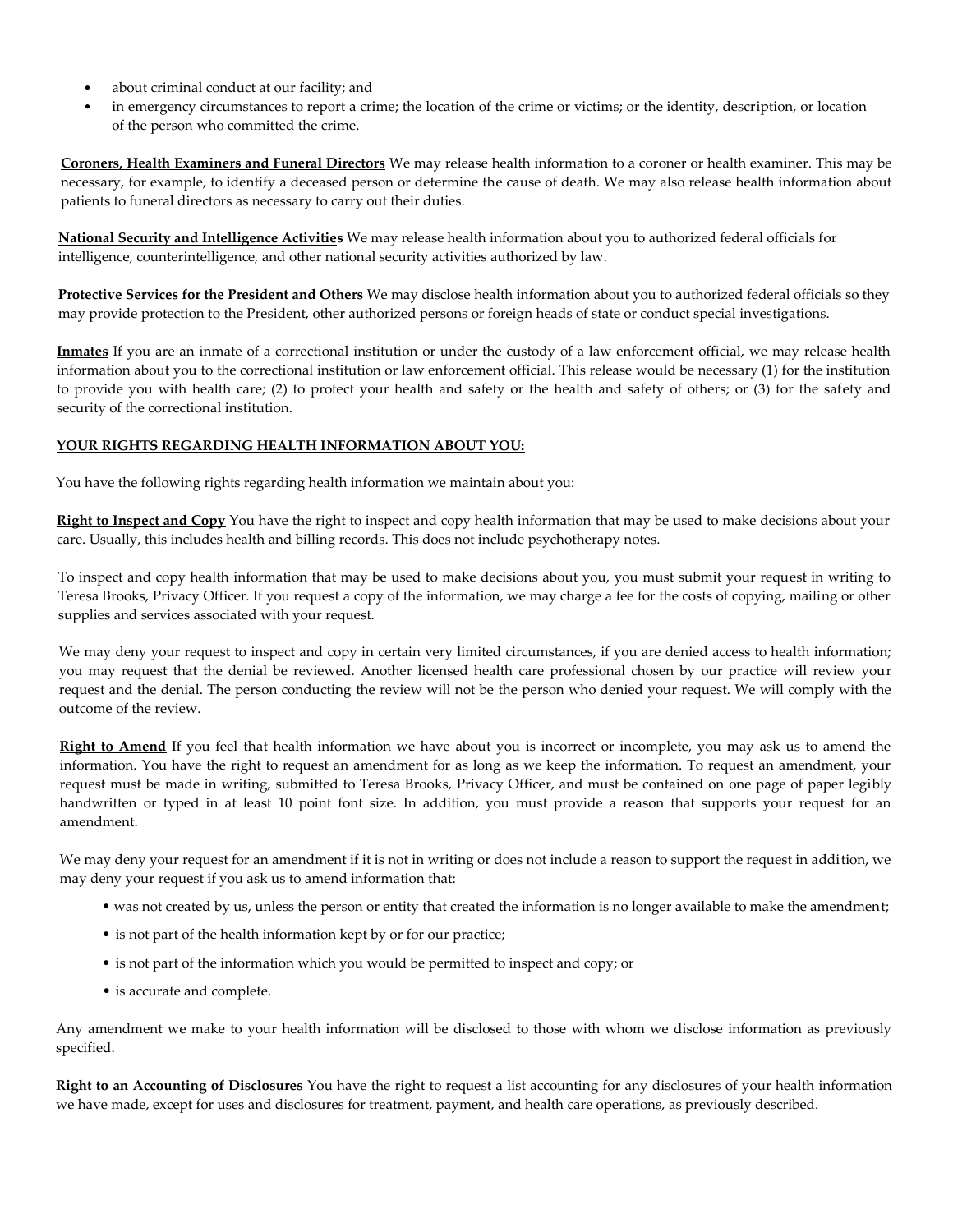To request this list of disclosures, you must submit your request in writing to Teresa Brooks, Privacy Officer. Your request must state a time period which may not be longer than six years and may not include dates before April 14, 2003. The first list you request within a 12 month period will be free. For additional lists, we may charge you for the costs of providing the list. We will notify you of the cost involved and you may choose to withdraw or modify your request at that time before any costs are incurred. We will mail you a list of disclosures in paper form within 30 days of your request, or notify you if we are unable to supply the list within that time period and by what date we can supply the list; but this date will not exceed a total of 60 days from the date you made the request.

You have the right to or will receive notification in the event of a breach affecting your Protected Health Information.

**Right to Request Restrictions** You have the right to request a restriction or limitation on the health information we use or disclose about you for treatment, payment, or health care operations. You also have the right to request a limit on the health information wedisclose about you to someone who is involved in your care or the payment for your care, such as a family member or friend. For example, you could ask that we restrict a specified nurse from use of your information, or that we not disclose information to your spouse about a surgery you had.

*We are not required to agree to your request for restrictions if it is not feasible for us to ensure our compliance or believe it will negatively impact the care we may provide you.* If we do agree, we will comply with your request unless the information is needed to provide you emergency treatment. To request a restriction, you must make your request in writing to Teresa Brooks, Privacy Officer. In your request, you must tell us what information you want to limit and to whom you want the limits to apply; for example, use of any information by a specified nurse, or disclosure of specified surgery to your spouse.

You have the right to restrict certain disclosures of your Protected Health Information when you agree to pay out of pocket for the particular item or service unless the disclosure is otherwise required by law.

**Right to Request Confidential Communications** You have the right to request that we communicate with you about health matters in a certain way or at a certain location. For example, you can ask that we only contact you at work or by mail to a post office box.

To request confidential communications, you must make your request in writing to Teresa Brooks, Privacy Officer. We will not ask you the reason for your request. We will accommodate ail reasonable requests. Your request must specify how or where you wish to be contacted.

**Right to a Paper Copy of This Notice** You have the right to obtain a paper copy of this notice at any time. To obtain a copy, please request it from Teresa Brooks, Privacy Officer.

You may also obtain a copy of this notice by requesting a copy be sent through electronic mail to teresa.brooks@achs-inc.org. if we know that the electronic message has failed to be delivered, a paper copy of the notice will be provided. Even if you have received a notice electronically, you still retain the right to receive a paper copy upon request.

#### **CHANGES TO THIS NOTICE**

We reserve the right to change this notice. We reserve the right to make the revised or changed notice effective for health information we already have about you as well as any information we receive in the future. We will post a copy of the current notice in our facility. The notice will contain on the first page, in the top right-hand corner, the effective date, in addition, each time you register for treatment or health care services, we will offer you a copy of the current notice in effect.

#### **COMPLAINTS**

If you believe your privacy rights have been violated, you may file *a* complaint with us or with the Secretary of the Department of Health and Human Services. To file a complaint with us, contact Teresa Brooks, Privacy Officer. All complaints must be submitted in writing. **You will not be penalized for filing a complaint.**

#### **OTHER USES OF HEALTH INFORMATION**

Other uses and disclosures of health information not covered by this notice or the laws that apply to us will be made only with your written permission, such as all components of your medical record, to include psychotherapy notes, marketing purchases and sale of protected health information. If you provide us permission to use or disclose health information about you, you may revoke that permission, in writing, at any time. If you revoke your permission, we will no longer use or disclose health information about you for